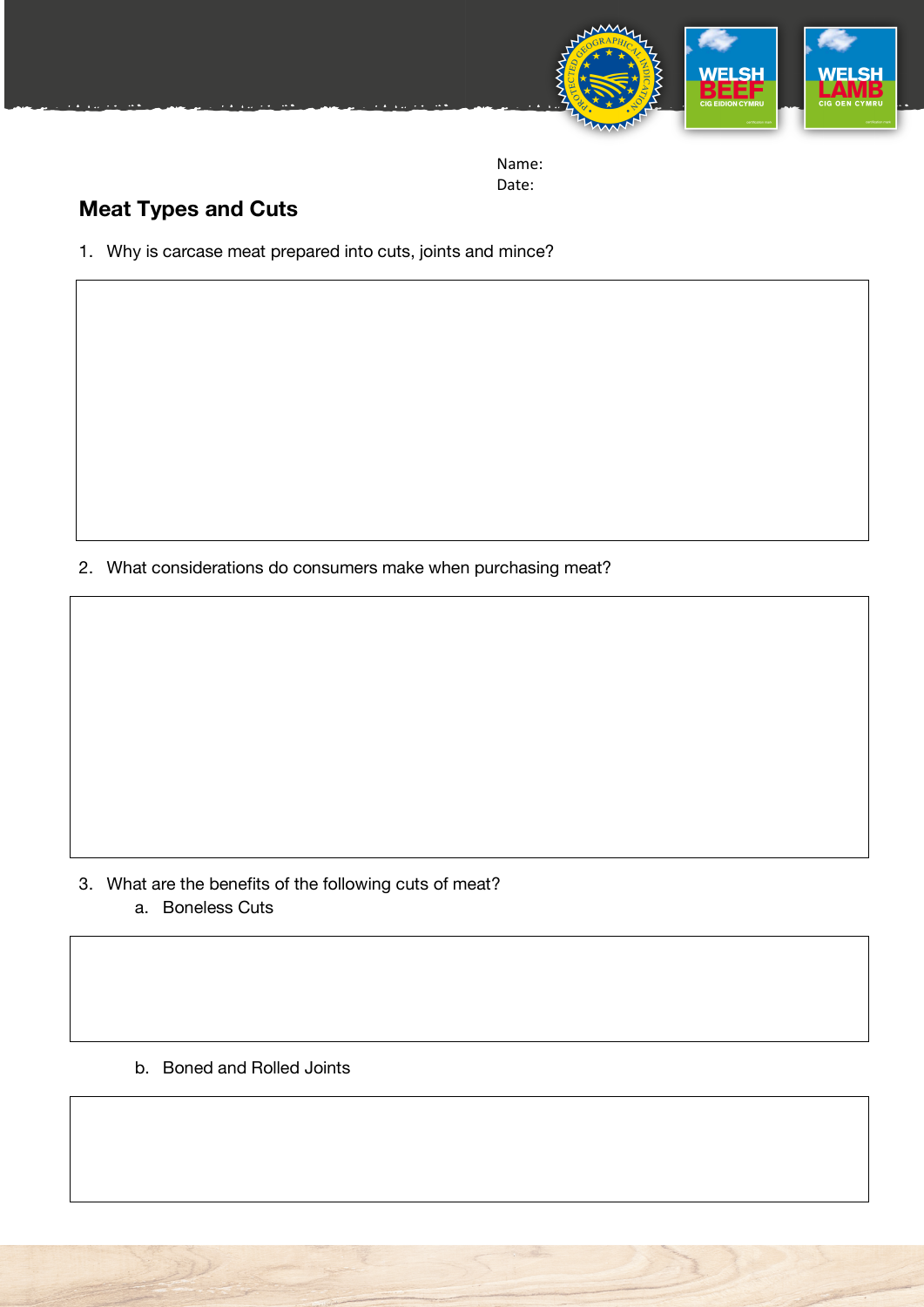

c. Lean Minced Meat

4. What are the qualities of the meat associated with the: a. Front Half (Forequarter) of a carcase

b. Back Half (Hindquarter) of a carcase

5. Identify two types of meat which have been cured and smoked

\_\_\_\_\_\_\_\_\_\_\_\_\_\_\_\_\_\_\_\_\_\_\_\_\_\_\_\_\_\_\_\_\_\_\_\_\_\_\_\_\_\_\_\_\_\_\_\_\_\_

\_\_\_\_\_\_\_\_\_\_\_\_\_\_\_\_\_\_\_\_\_\_\_\_\_\_\_\_\_\_\_\_\_\_\_\_\_\_\_\_\_\_\_\_\_\_\_\_\_\_\_

a.

b.

6. Identify 3 types of offal:

a. From inside the carcase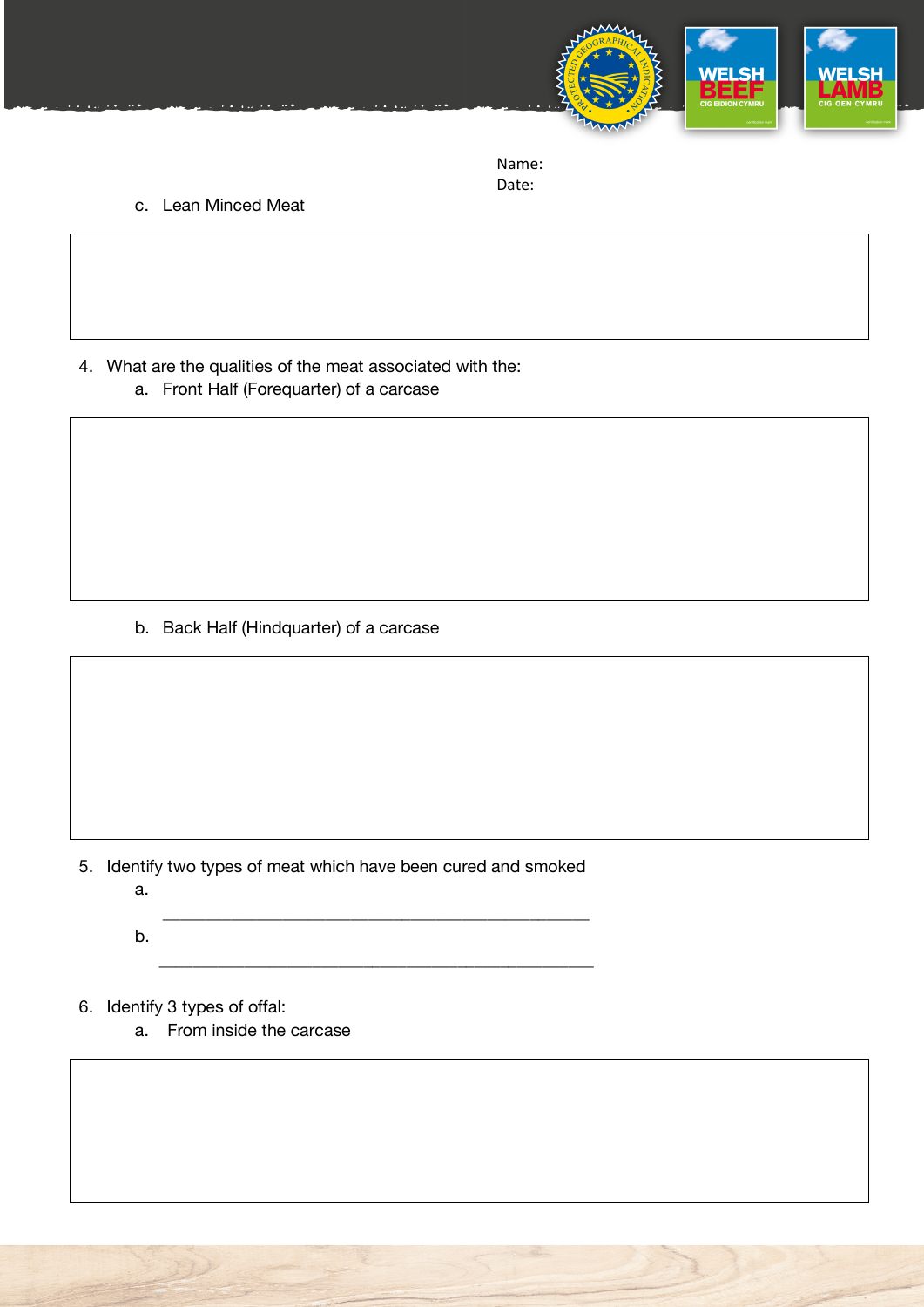

## b. Extremities of the carcase

7. Link the cooking technique with the definition

| <b>BARBEQUING</b>                                        | Cooking food using dry, high temperatures in an oven. The<br>dry heat caramelizes the surface of the meat.                                                                                                       |
|----------------------------------------------------------|------------------------------------------------------------------------------------------------------------------------------------------------------------------------------------------------------------------|
| <b>FRYING</b>                                            | Cooking a joint of meat, which has first been browned, on<br>top of vegetables, with very little liquid, in a pot with a tight-<br>fitting lid.                                                                  |
| <b>GRILLING</b>                                          | Cooking food (normally in an outdoor environment) on a<br>pre-heated trivet or grill, over wood or charcoal embers or<br>gas flame.                                                                              |
| <b>ROASTING</b>                                          | Slower cooking tougher cuts of meat, in plenty of liquid with<br>a tight-fitting lid. Braised meat sits on a bed of vegetables<br>with strong stock. The cut of meat used is normally cubed,<br>diced or steaks. |
| <b>CASSEROLING</b><br><b>BRAISING/</b><br><b>STEWING</b> | Shallow: cooking food, in a small amount of fat, in a<br>shallow pan.<br>Stir: quickly cooking food, with or without fat, over a high<br>heat.<br>Deep: Cooking food in a large amount of pre-heated fat.        |